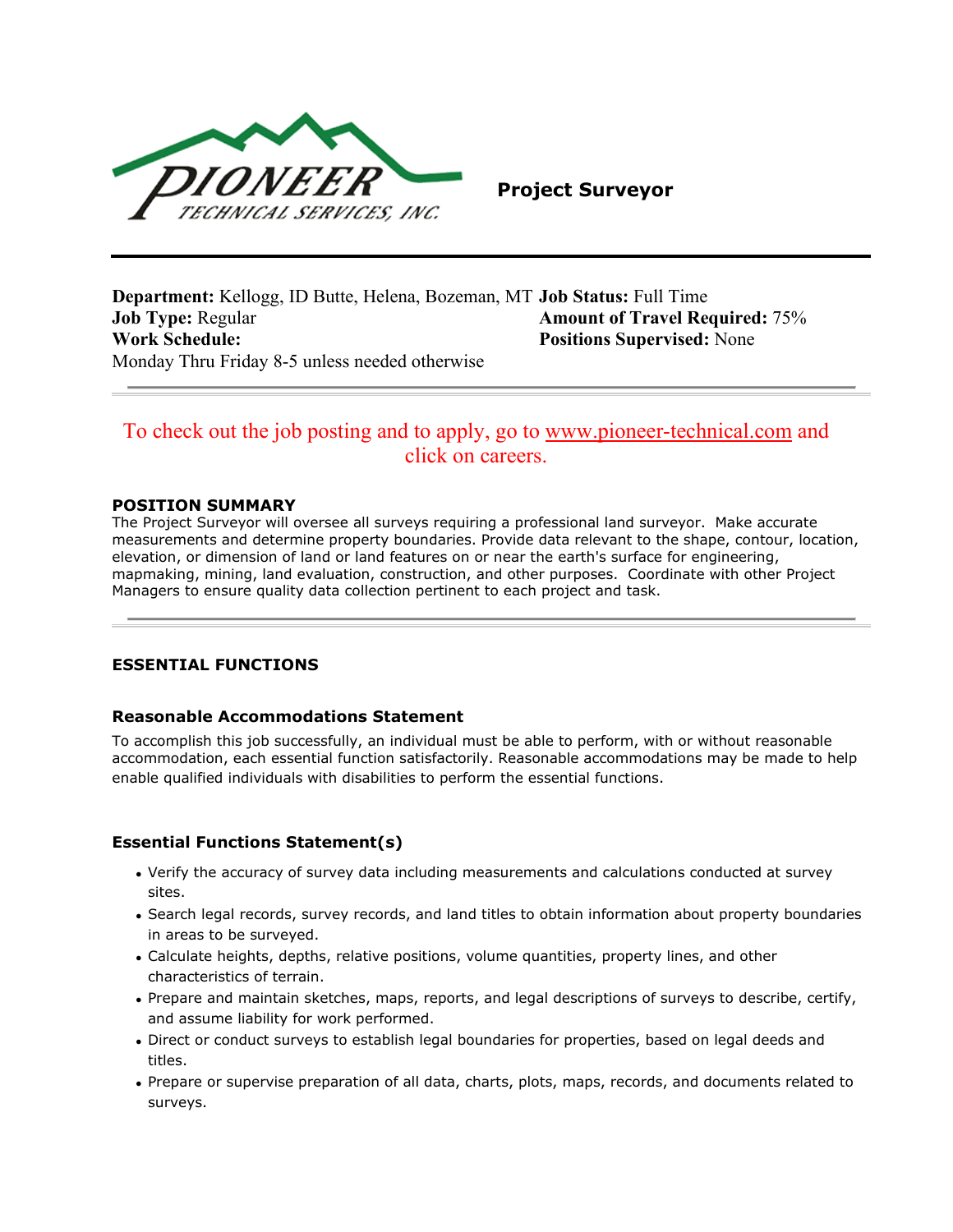- Write descriptions of property boundary surveys for use in deeds, leases, or other legal documents.
- Compute geodetic measurements and interpret survey data to determine positions, shapes, and elevations of geomorphic and topographic features.
- Determine longitudes and latitudes and elevations of important features and boundaries in survey areas using total stations, levels, and satellite-based global positioning systems (GPS).
- Record the results of surveys including the shape, contour, location, elevation, and dimensions of land or land features.
- Coordinate findings with the work of engineering personnel, clients, and others concerned with projects.
- Establish fixed points for use in making maps, using geodetic and engineering instruments.
- Train assistants and helpers, and direct their work in such activities as performing surveys or drafting maps.
- Adjust surveying instruments to maintain their accuracy.
- Plan and conduct ground surveys designed to establish baselines, elevations, and other geodetic measurements.
- Analyze survey objectives and specifications to prepare survey proposals or to direct others in survey proposal preparation.
- Develop criteria for survey methods and procedures.
- Survey bodies of water to secure data for floodplain analyses and construction of bridges, breakwaters, piers, and other structures.
- Conduct research in surveying and mapping methods using knowledge of techniques of photogrammetric map compilation and electronic data processing.
- Locate and mark sites selected for geophysical prospecting activities such as efforts to locate petroleum or other mineral products.
- Work with others to provide control for aerial surveys of specified geographical areas.
- Develop criteria for the design and modification of survey instruments.

## **POSITION QUALIFICATIONS**

### **Competency Statement(s)**

- Safety Awareness Ability to identify and correct conditions that affect employee safety.
- Judgment The ability to formulate a sound decision using the available information.
- Decision Making Ability to make critical decisions while following company procedures.
- Business Acumen Ability to grasp and understand business concepts and issues.
- Team Builder Ability to convince a group of people to work toward a goal.
- Working Under Pressure Ability to complete assigned tasks under stressful situations.
- Training Ability to develop a particular skill in others to bring them up to a predetermined standard of work performance.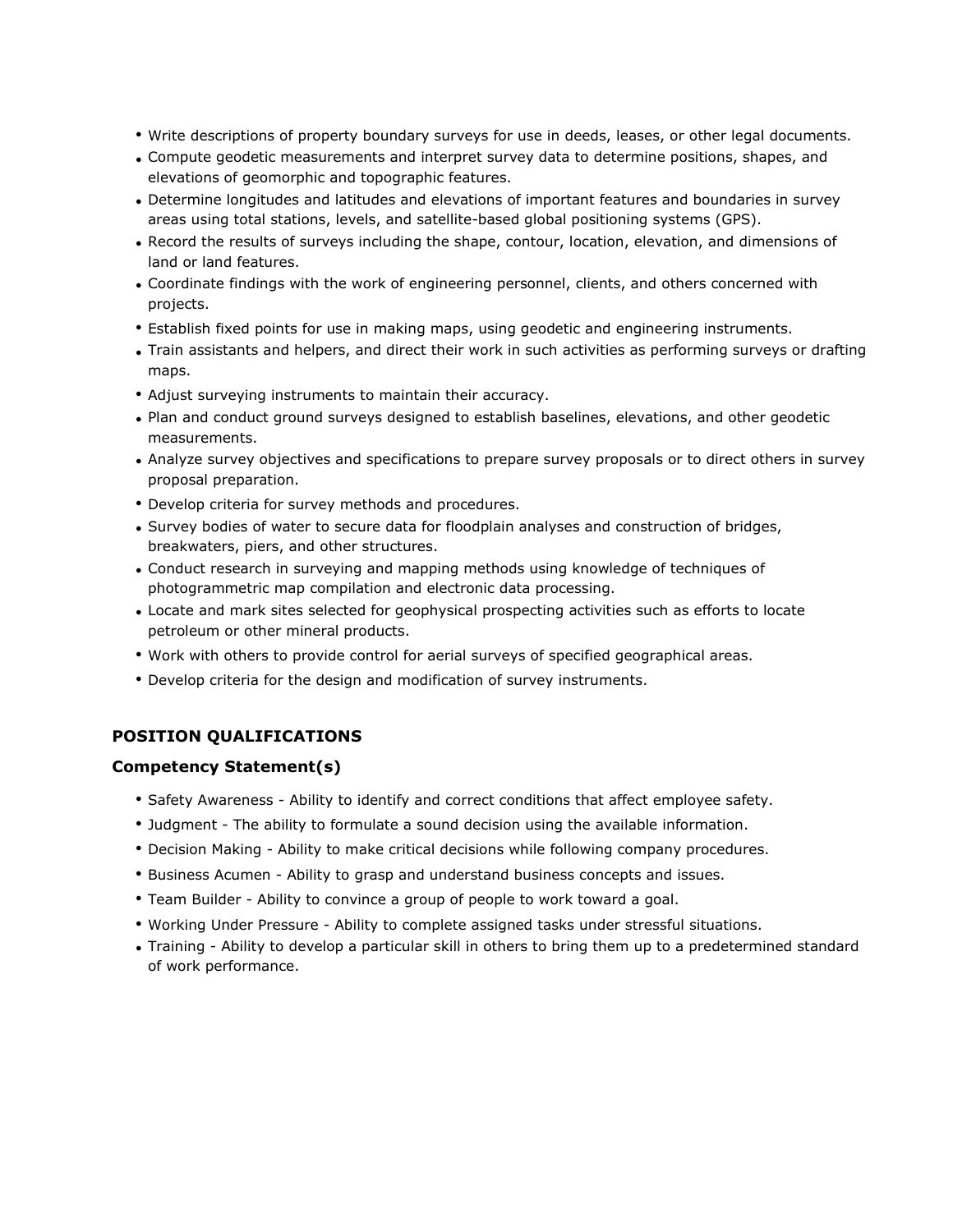# **SKILLS & ABILITIES**

| <b>Education:</b>          | Bachelor's Degree- Required, Field of Study: Geomatics or related field                                                                         |  |  |
|----------------------------|-------------------------------------------------------------------------------------------------------------------------------------------------|--|--|
| <b>Experience:</b>         | 5 plus years of experience in Land Surveying                                                                                                    |  |  |
| Computer<br>Skills:        | Must be proficient with the use of AutoCAD Civil 3D and Trimble Geomatics and<br>Trimble Business Software                                      |  |  |
| &<br>Licenses:             | <b>Certifications</b> PLS Licensure in the State of Montana and Idaho or have the ability to obtain them<br>within six months of hire. Required |  |  |
| <b>Other Requirements:</b> |                                                                                                                                                 |  |  |

# **PHYSICAL DEMANDS**

Grasp O<br>Speak O

Speak

| N (Not Applicable) | Activity is not applicable to this position.                                       |
|--------------------|------------------------------------------------------------------------------------|
| O (Occasionally)   | Position requires this activity up to 33% of the time $(0 - 2.5 + hrs/day)$        |
| F (Frequently)     | Position requires this activity from $33\%$ - 66% of the time (2.5 - 5.5+ hrs/day) |
| C (Constantly)     | Position requires this activity more than 66% of the time (5.5+ hrs/day)           |

| <b>Physical Demands</b>    | Lift/Carry |                     |
|----------------------------|------------|---------------------|
| Stand                      | O          | 10 lbs or less<br>O |
| Walk                       | O          | $11-20$ lbs         |
| Sit                        | O          | 21-50 lbs<br>O      |
| <b>Manually Manipulate</b> | O          | 51-100 lbs          |
| Reach Outward              | O          |                     |
| Reach Above Shoulder       | Ω          | Push/Pull           |
| Climb                      | O          |                     |
| Crawl                      | O          |                     |
| Squat or Kneel             | O          |                     |
| Bend                       |            |                     |